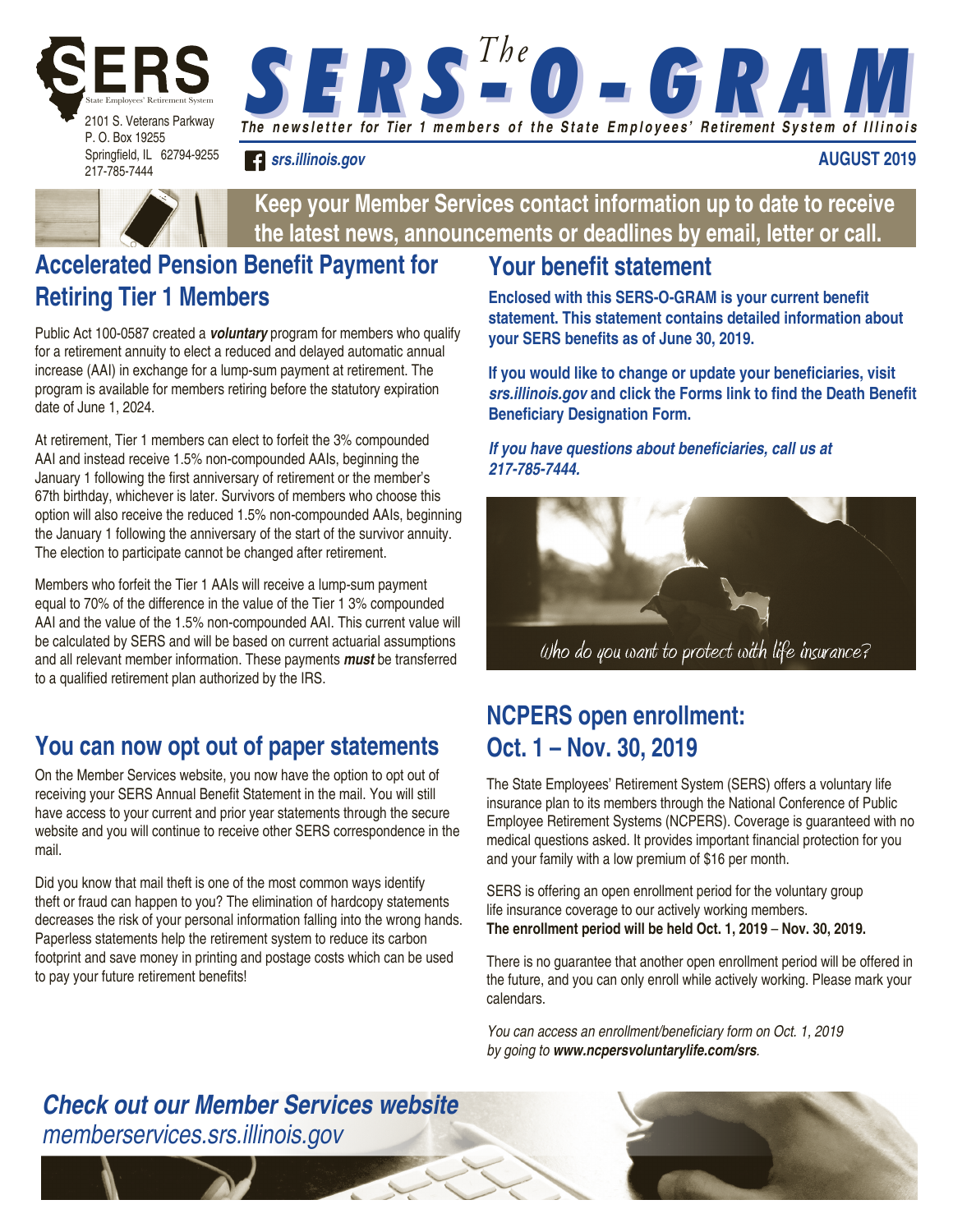### **2020 SERS Preretirement workshops**

#### **Registration for all SERS workshops begins Sept. 1, 2019.**

To register for a workshop, visit *srs.illinois.gov* and click on the "Workshop Registration" logo. Once you're connected, click on the "Must Haves" link and follow the instructions. After you submit your registration, you'll receive an email confirming your registration has been submitted to your Retirement Coordinator for approval. Once approved, you'll receive additional emails with specific information about the workshop.

All workshops provide information on financial planning, deferred compensation, entitlements and estate planning.

For questions about our online registration, call 217-785-6979 or email stephanie.staber@srs.illinois.gov.

#### **INVESTING IN YOUR FUTURE**

For employees under age 45

This introductory IYF workshop is designed to encourage members to start planning early for retirement. The emphasis is on money management and investing early for the future, assessing current risks, and using the services provided by SERS.

| Jan. 21  | Springfield | <b>Sept. 22</b> | Collinsville |
|----------|-------------|-----------------|--------------|
| Mar. $3$ | Chicago     | <b>Sept. 23</b> | Schaumburg   |
| Jun. 4   | Joliet      | Nov. 10         | Carbondale   |

#### **EDUCATION FOR TOMORROW'S CHOICES**

For employees within 5-15 years of retirement

This two-day, medium-range planning ETC workshop asks participants to realistically assess their future needs and lifestyle, and take the necessary steps to achieve these goals. The ETC focuses on financial planning, SERS and Social Security entitlements, legal and estate planning, leisure and living arrangements.

| Jan. 8 & 9   | Springfield         | Jun. 17 & 18 | Springfield             |
|--------------|---------------------|--------------|-------------------------|
| Jan. 8 & 9   | Chicago             | Jul. 8 & 9   | Chicago                 |
| Jan. 29 & 30 | <b>Carol Stream</b> | Jul. 8 & 9   | Urbana                  |
| Mar. 11 & 12 | <b>Joliet</b>       | Aug. 5 & 6   | Effingham               |
| Mar. 18 & 19 | Springfield         | Aug. 12 & 13 | Mt. Vernon              |
| Apr. 8 & 9   | <b>Carol Stream</b> | Aug. 26 & 27 | Utica                   |
| Apr. 15 & 16 | Collinsville        | Oct. 7 & 8   | <b>Fairview Heights</b> |
| Apr. 15 & 16 | Schaumburg          | Oct. 14 & 15 | Chicago                 |
| Apr. 28 & 29 | Quincy              | Oct. 14 & 15 | Springfield             |
| May 27 & 28  | Dekalb              | Nov. 4 & 5   | Chicago                 |
| May 27 & 28  | East Peoria         | Nov. 4 & 5   | Springfield             |
| Jun. 10 & 11 | <b>Marion</b>       |              |                         |

#### **COUNTDOWN TO RETIREMENT**

For employees within 3 years of retirement

The CDR is a one-day program designed to help participants assess their immediate retirement plans and take the necessary steps to make the transition between employment and retirement as smooth as possible.

 This workshop also reviews SERS and Social Security entitlements, the need for continuous financial planning and keeping an updated estate.

| Jan. 16        | Chicago             | <b>Jul. 16</b> | Collinsville       |
|----------------|---------------------|----------------|--------------------|
| Jan. 16        | Springfield         | <b>Jul. 16</b> | <b>Orland Park</b> |
| Feb. 6         | <b>Carol Stream</b> | <b>Jul. 23</b> | Springfield        |
| <b>Feb. 13</b> | Springfield         | Aug. 6         | Springfield        |
| Feb. 27        | Chicago             | Aug. 13        | Chicago            |
| Feb. 27        | Springfield         | Aug. 20        | Collinsville       |
| Mar. 19        | Urbana              | Aug. 20        | <b>Dixon</b>       |
| Mar. 26        | Springfield         | Sept. 3        | Carbondale         |
| Apr. 2         | <b>Marion</b>       | Sept. 3        | Rockford           |
| Apr. 2         | Chicago             | Sept. 10       | Springfield        |
| Apr. 23        | Schaumburg          | Sept. 24       | Springfield        |
| Apr. 23        | Springfield         | Oct. 22        | Chicago            |
| May 7          | Effingham           | Oct. 22        | Springfield        |
| May 14         | Chicago             | Oct. 29        | <b>Orland Park</b> |
| May 14         | Springfield         | Nov. 7         | Springfield        |
| May 21         | <b>Joliet</b>       | <b>Nov. 12</b> | Springfield        |
| May 21         | Quincy              | <b>Nov. 19</b> | Chicago            |
| Jun. 4         | Mt. Vernon          | <b>Nov. 19</b> | Mt. Vernon         |
| <b>Jun. 11</b> | Springfield         | Dec. 3         | <b>Springfield</b> |
| <b>Jun. 25</b> | E. Peoria           | Dec. 10        | Springfield        |
| <b>Jun. 25</b> | Chicago             |                |                    |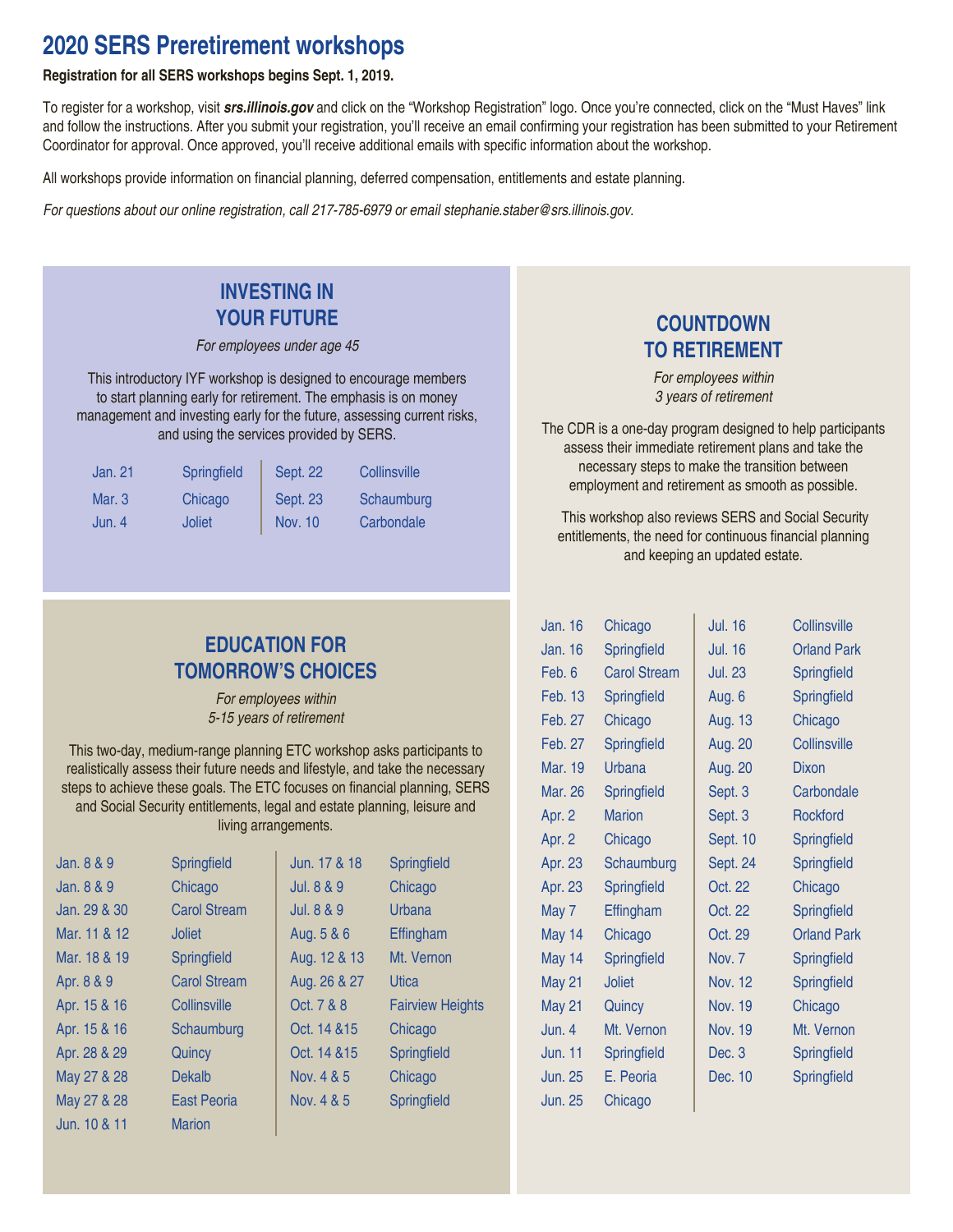# **SERS disability benefits**

If you become disabled and are unable to perform the duties of your position, you may qualify for SERS disability benefits. SERS provides occupational and nonoccupational disability benefits to partially replace your income while you are disabled, and you continue to earn SERS service credit during the period of disability. *You must apply with SERS in order*  **to qualify for these benefits.**

Please refer to the SERS website at srs.illinois.gov for application instructions. You may also contact your Retirement Coordinator or SERS at 217-785-7444 for additional assistance in applying for disability benefits. Information regarding your benefit eligibility and estimated amount of your SERS disability benefits can be found in your enclosed June 30, 2019 benefit statement.

## **Do you have student loan debt? You may qualify to have it forgiven.**

If you have a Federal Direct Loan, you may be eligible for the Public Service Loan Forgiveness (PSLF) Program. To be eligible, you have to have made at least 120 separate monthly payments after Oct. 1, 2007 on the specific loan for which you are requesting forgiveness while employed full-time by a qualified public service employer. The loan has to be in good standing (not in default), and you must have made all the payments while you were working in your public service position.

#### **What qualifies as a public service position?**

- Government organizations (including federal, state, local or tribal organizations)
- Not-for-profit, tax-exempt organizations under section 501(c)(3) of the Internal Revenue Code
- Private, not-for-profit organization (that is not a labor union or a partisan political organization) that provides one or more of the following services:
	- Emergency management
	- Military service
	- Public safety
	- Law enforcement
	- Public interest law services
	- Early childhood education (including licensed or regulated healthcare, Head Start and state-funded prekindergarten)
	- Public service for individuals with disabilities and the elderly
	- Public health (including nurses, nurse practitioners, nurses in a clinical setting and full-time professionals engaged in health care practitioner occupations and health care support occupations)
	- Public education
	- Public library services
	- School library or other school-based services

#### **What qualifies as full-time employment?**

You must meet your employer's definition of full-time employment, but for PSLF purposes, that must be at least an annual average of 30 hours per week. None of the hours of employment may include religious-based activities.

To find more information on PSLF, *visit studentaid.gov/public service or*  contact your federal loan servicer.

## **Experienced a life change recently?**

Did you get married – or maybe divorced? Have a new baby? It might be time to update your beneficiaries.

You can find your current elections in the Beneficiary Information section of your statement; and don't forget other places that might need updating also – like your SERS benefits, group life insurance and deferred compensation plans.

## **Member Services website**

Check out our secure and easy to use Member Services website at *memberservices.srs.illinois.gov*. You can access your current account information, annual statements and other important information, such as:

- Account information
- Annual benefit statements
- Beneficiary information
- SERS Publications

This is an excellent tool to help you plan for your financial future and eventual retirement. Log on to this website to view your latest information.

# Registering for the SRS Member Services website is as easy as 1-2-3!

#### **Sign up for an Illinois Public ID\***

- Visit *memberservices.srs.illinois.gov*.
- Click "Sign Up," and fill out the registration form.
- Click "Register." A confirmation email will be sent to your email address to complete the enrollment process.
- \*You only need to register for a Public ID once. It will be used for all future logins requiring a Public ID.



3.

1.

#### **Complete eRegistration**

- On your first visit to the Member Services website, you will complete a one-time State of Illinois eRegistration.
- Fill out the account registration information.
- Click "Proceed with Registration."
- Verify all information is correct, and click "Proceed with Registration" to finalize your eRegistration.

#### **Sign in using your Public ID**

• Once you've successfully logged in, you'll be automatically redirected to the Member Services website.

If you have already signed up for an Illinois Public ID as an active employee, you already have access to the SRS Member Services Website.